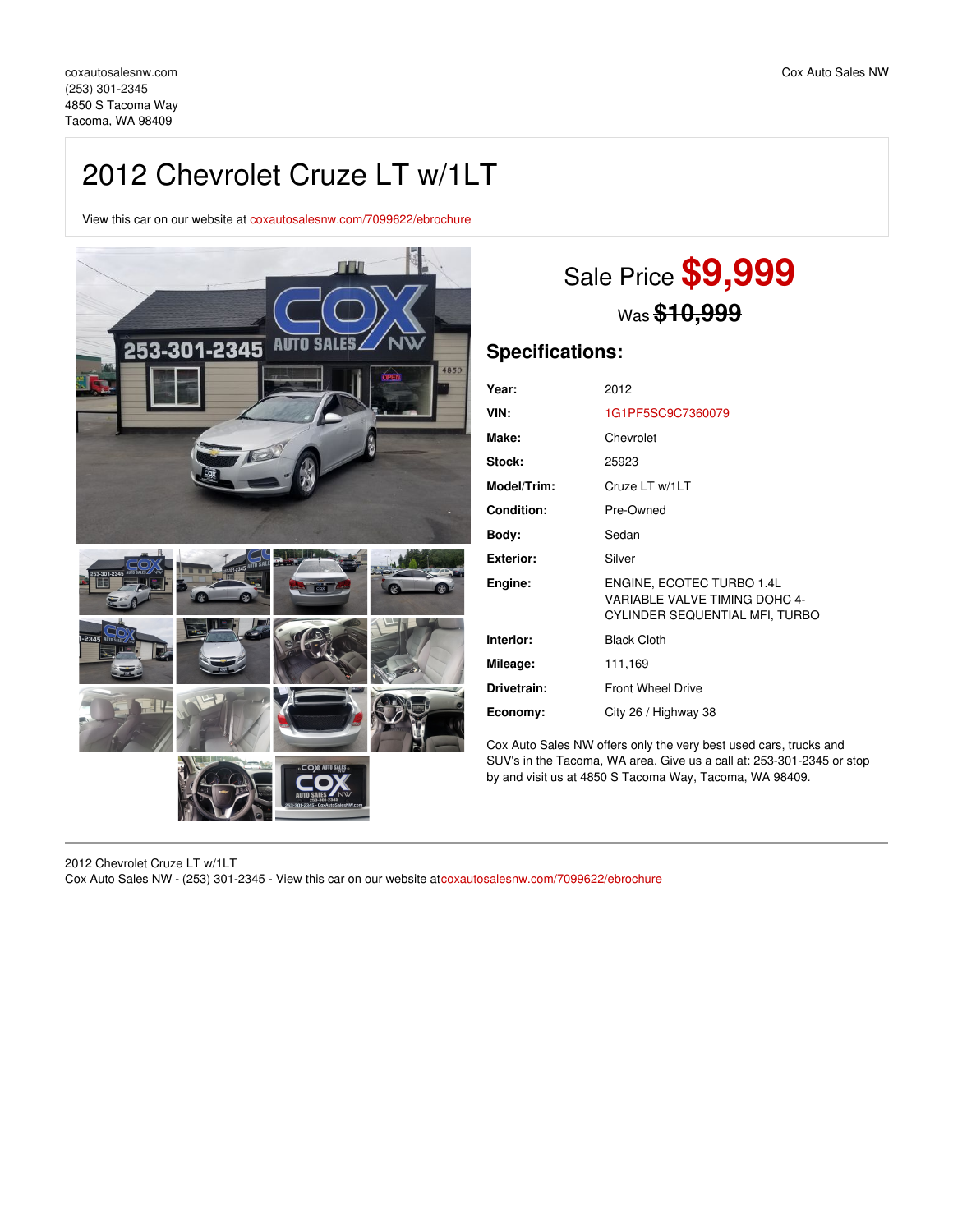

#### 2012 Chevrolet Cruze LT w/1LT

Cox Auto Sales NW - (253) 301-2345 - View this car on our website at[coxautosalesnw.com/7099622/ebrochure](https://coxautosalesnw.com/vehicle/7099622/2012-chevrolet-cruze-lt-w-1lt-tacoma-wa-98409/7099622/ebrochure)

# **Installed Options**

### **Interior**

- 1LT/1XF Interior Appearance includes LS Interior Appearance content plus auxiliary glovebox in center dash, leather-wrapped steering wheel with Polar Silver accent and leather-wrapped shift knob
- Air conditioning, single-zone electronic includes air filter
- Armrest, rear center, articulating, with dual cup holders
- Assist handles, driver, front passenger and rear outboard
- Center stack, integrated with ambient LED back lighting
- Console, center with sliding armrest, storage, front and rear 12-volt auxiliary power outlets and dual cup holders
- Convenience hooks, rear- Cruise control
- Cup holders 2 in front center console, 2 in rear seat armrest and 1 bottle holder in each front door panel
- Defogger, rear-window, electric- Door locks, power
- Driver Information Center with trip odometer, fuel range, average fuel economy, instantaneous fuel economy, average vehicle speed, tire pressure and oil life remaining
- Floor mats, carpeted front and rear
- Glovebox, auxiliary, center dash (Deleted when (PDU) All-Star Edition is ordered.)
- Key, primary foldable, additional foldable
- Lighting, interior dome with theater dimming, dual map lights, illuminated trunk area
- Mirror, inside rearview manual day/night- Oil life monitoring system
- Power outlets, 2 auxiliary, located in center console Rear air ducts, floor mounted
- Remote Keyless Entry- Seat adjuster, driver 6-way manual
- Seat adjuster, front passenger 6-way manual- Seat trim, Premium cloth
- Seat, rear 60/40 split-folding with adjustable head restraints on outboard positions
- Seats, front bucket with reclining seatbacks and adjustable head restraints
- Shift knob, leather-wrapped- Steering column, tilt and telescopic
- Steering wheel controls, mounted audio controls
- Steering wheel, leather-wrapped 3-spoke with polar silver accent
- Theft-deterrent system with anti-theft alarm and engine immobilizer

- Visors, driver and front passenger vanity mirrors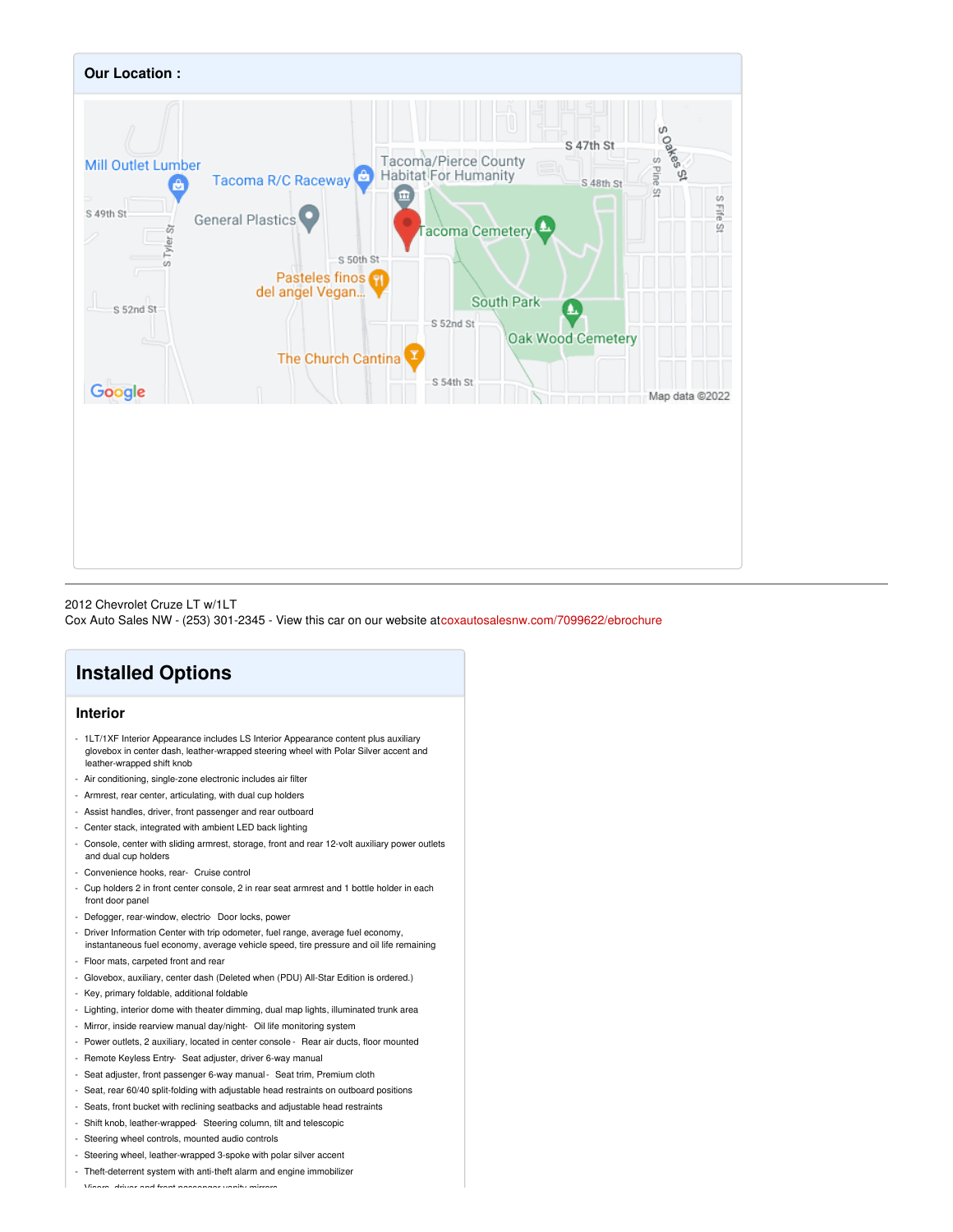- Visors, driver and front passenger vanity mirrors
- Windows, power with Express-Down on all and driver Express Up

#### **Exterior**

- Glass, solar absorbing, tinted
- Headlamps, halogen composite with automatic exterior lamp control and delay feature
- LT Exterior Appearance includes LS Exterior Appearance content plus body-color outside mirrors and machined-face alloy wheels
- Lamp, LED center high-mounted stop/brake (CHMSL)
- Mirrors, outside, power-adjustable, manual-folding (Mirror caps are body-color.)
- Tire, compact spare and spare wheel, includes jack and lug nut wrench
- Tires, P215/60R16, all-season, blackwall, low rolling resistance
- Wheels, 16" (40.6 cm) 5-spoke machined-face alloy- Wipers, front intermittent, variable

#### **Safety**

- 1LT/1XF Interior Appearance includes LS Interior Appearance content plus auxiliary glovebox in center dash, leather-wrapped steering wheel with Polar Silver accent and leather-wrapped shift knob
- Air conditioning, single-zone electronic includes air filter
- Armrest, rear center, articulating, with dual cup holders
- Assist handles, driver, front passenger and rear outboard
- Center stack, integrated with ambient LED back lighting
- Console, center with sliding armrest, storage, front and rear 12-volt auxiliary power outlets and dual cup holders
- Convenience hooks, rear- Cruise control
- Cup holders 2 in front center console, 2 in rear seat armrest and 1 bottle holder in each front door panel
- Defogger, rear-window, electric- Door locks, power
- Driver Information Center with trip odometer, fuel range, average fuel economy, instantaneous fuel economy, average vehicle speed, tire pressure and oil life remaining
- Floor mats, carpeted front and rear
- Glovebox, auxiliary, center dash (Deleted when (PDU) All-Star Edition is ordered.)
- Key, primary foldable, additional foldable
- Lighting, interior dome with theater dimming, dual map lights, illuminated trunk area
- Mirror, inside rearview manual day/night- Oil life monitoring system
- Power outlets, 2 auxiliary, located in center console Rear air ducts, floor mounted
- Remote Keyless Entry- Seat adjuster, driver 6-way manual
- Seat adjuster, front passenger 6-way manual- Seat trim, Premium cloth
- Seat, rear 60/40 split-folding with adjustable head restraints on outboard positions
- Seats, front bucket with reclining seatbacks and adjustable head restraints
- Shift knob, leather-wrapped- Steering column, tilt and telescopic
- Steering wheel controls, mounted audio controls
- Steering wheel, leather-wrapped 3-spoke with polar silver accent
- Theft-deterrent system with anti-theft alarm and engine immobilizer
- Visors, driver and front passenger vanity mirrors
- Windows, power with Express-Down on all and driver Express Up

#### **Mechanical**

- Alternator, 120 amps- Axle, 3.83 final drive ratio- Battery, 438 cold-cranking amps
- Brakes, front disc/rear drum
- Engine, ECOTEC Turbo 1.4L Variable Valve Timing DOHC 4-cylinder sequential MFI, Turbo with water cooled bearings (138 hp [102.9 kW] @ 4900 rpm, 148 lb-ft of torque [199.8 N-m] @ 1850 rpm)
- Front wheel drive- Steering, power, electric, rack-mounted
- Suspension, front independent McPherson strut, aluminum control arms with hydraulic bushings, 25mm hollow stabilizer bar
- Suspension, rear, compound crank with Z-link for enhanced rear stability
- Transmission, 6-speed manual with overdrive

## **Option Packages**

### **Factory Installed Packages**

-

-

ENGINE, ECOTEC TURBO 1.4L VARIABLE VALVE TIMING DOHC 4- CYLINDER SEQUENTIAL MFI, TURBO with water cooled bearings (138 hp [102.9 kW] @ 4900 rpm, 148 lb-ft of torque [199.8 N-m] @ 1850 rpm)